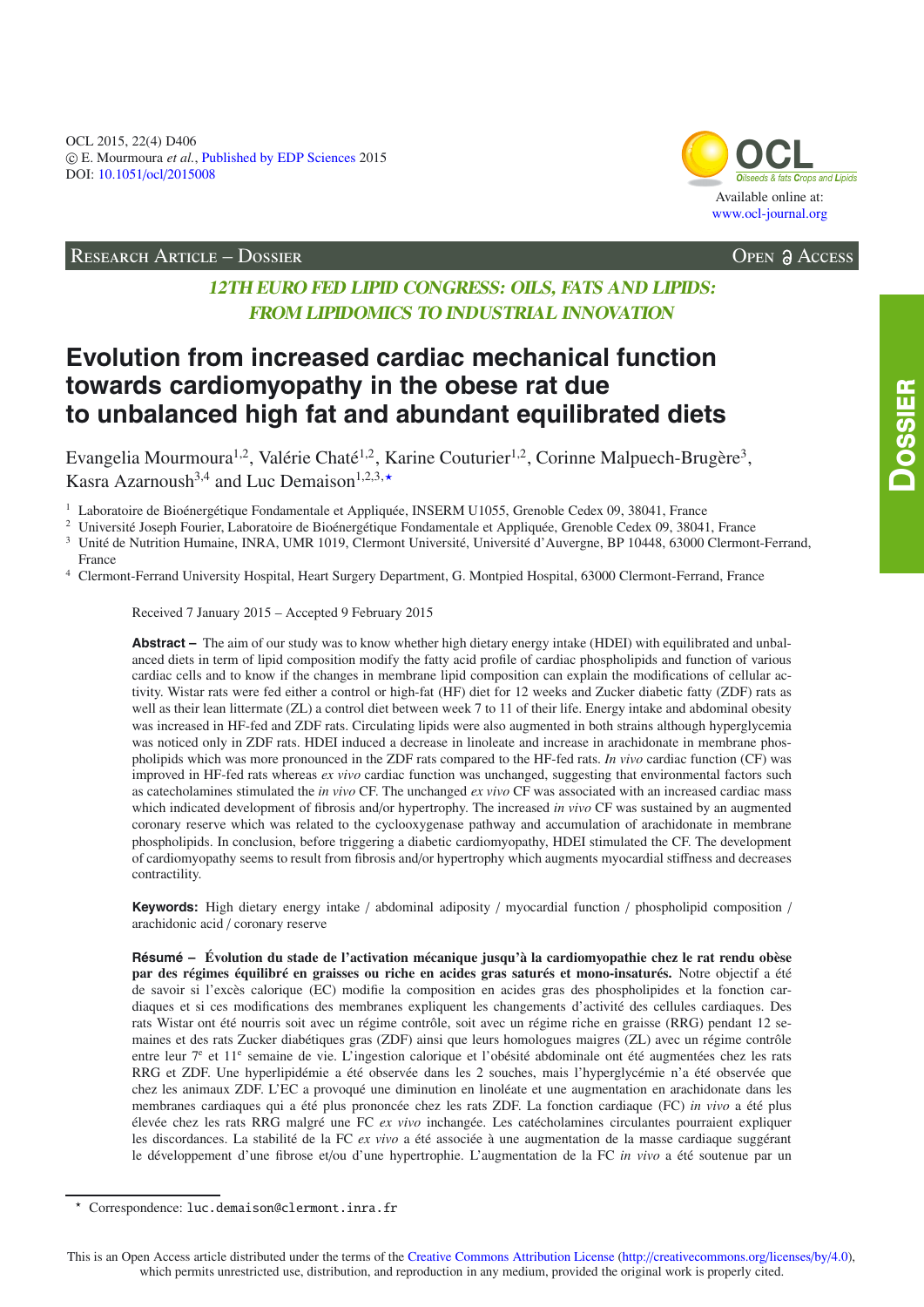#### E. Mourmoura *et al.*: OCL 2015, 22(4) D406

accroissement de la réserve coronaire reliée à l'activité de la cyclo-oxygénase et à l'accumulation d'arachidonate. En conclusion, avant de provoquer une cardiomyopathie, l'EC stimule la FC. La cardiomyopathie semble résulter du développement d'un remodelage cardiaque responsable d'une rigidité myocardique et d'une baisse de la contractilité.

**Mots clés :** Excès calorique / adiposité abdominale / fonction cardiaque / composition des phospholipides / réserve coronaire

### **1 Introduction**

Obesity is associated with increased risk of cardiovascular diseases (Mathers and Loncar, [2006\)](#page-7-0) and improved survival after myocardial infarction and stroke (Romero-Corral *et al.*, [2006\)](#page-7-1). It is known to favor development of insulin resistance and type-2 diabetes which finally leads to diabetic cardiomyopathy (Picard *et al.*, [2013\)](#page-7-2) characterized by hypertrophy and/or fibrosis (Habbout *et al.*, [2013a;](#page-7-3) Habbout *et al.*, [2013b\)](#page-7-4), atrial fibrillation (Andrade *et al.*, [2014](#page-7-5)) and decreased cardiac pump activity (Habbout *et al.*, [2013a\)](#page-7-3). Recently, the progression of cardiac function during the development of obesity has been clearly characterized in animal models of postnatal overfeeding. Post-natal overfeeding is achieved in mice and rats by drastically decreasing the number of pups in a litter. This allows the pups to receive a higher quantity of milk which is also of better quality. Post-natal overfeeding increases the body weight and abdominal adiposity during animals' lifespan. *In vivo* cardiac function has been extensively studied at different ages (Habbout *et al.*, [2013b\)](#page-7-4). In 3-month old rats, ejection fraction increases. Afterwards, it progressively decreases and after the age of 9 months it becomes lower than that of control animals. Furthermore, the effects of high-fat diet-induced abdominal obesity on cardiac function have also been studied *ex vivo* in different models of perfused hearts (Marciniak *et al.*, [2014;](#page-7-6) Burgmaier *et al.*, [2010\)](#page-7-7). The results from those studies clearly show that *ex vivo* cardiac function is rapidly reduced soon after the beginning of the high-fat (HF) diet. The main reason for that decrease is a reduction of mitochondrial metabolic efficiency related to increased amount of uncoupling protein-3 (Cole *et al.*, [2011](#page-7-8)). Discrepancies between the *in vivo* and *ex vivo* measurements at the onset of obesity necessitates further investigation before a definitive conclusion can be drawn.

Western-type diet characterized by excess lipid intake and the lack of physical activity are responsible for the obesity pandemic occurring in the industrials and emerging countries (Coehlo *et al.*, [2011\)](#page-7-9). This diet is also characterized by a high ingestion of saturated fatty acids (SFA) and a low intake of polyunsaturated fatty acids (PUFA), mainly n-3 PUFA. The changes in the ingested fats in terms of quantity and quality can have a strong influence on cardiac membrane lipid composition and function. For example, n-3 PUFA can be incorporated in cardiac phospholipids and have a noticeable cardio-protective effect (Demaison *et al.*, [1994\)](#page-7-10). However, the effects of SFA and monounsaturated fatty acids (MUFA) on cardiac membrane lipid composition and cardiac function are less known.

This study was aimed at determining whether high dietary energy intake provided by equilibrated and unbalanced diets in terms of lipid composition can modify the fatty acid profile of cardiac phospholipids and function of cardiac cells and at examining if the changes in membrane lipid composition can explain cellular activity modifications. High energy intake was achieved through two distinct ways. The first was achieved by feeding Wistar rats a HF diet rich in SFA and MUFA, which is known to increase energy intake. Second, in the Zucker diabetic Fatty (ZDF) rat fed an equilibrated diet. ZDF rats eat much more than their lean littermates (Zucker lean rats or ZL). The fatty acid composition of cardiac phospholipids was determined and several cardiovascular risk markers were evaluated in the heart itself (eicosapentaenoic acid (EPA) to arachidonic acid (AA) ratio as well as sum of EPA and docosahexaenoic acid (DHA) in membrane phospholipids) and in the blood (glycemia, insulinemia, proportion of glycated hemoglobin, triglyceridemia, total cholesterolemia). Finally, the function of different cardiac cells (endothelial and smooth muscle cells of the micro-vessels, cardiomyocytes) was measured and several experiments were conducted to elucidate the impact of changes in membrane lipid composition on cellular function.

# **2 Materials and methods**

## **2.1 Animals and diets**

All experiments followed the European Union recommendations concerning the care and use of laboratory animals for experimental and scientific purposes. All animal work was approved by the local board of ethics for animal experimentation (Cometh) and notified to the research animal facility of our laboratory (authorization n◦ 380723).

In a first set of experiments, 60 male Wistar rats were housed 2 per cage in our animal facility at the age of 3 months. They were divided in two groups in order the mean of their body weight was similar and each group was then fed with a specific diet. The high fat diet-fed (HF) group was fed with a diet containing 31.5% of proteins, 54% of lipids (50% of lard, 4% soya-bean oil w/w) and 7% of cellulose for a twelve week period. The control group was nourished with a commerciallyavailable diet (A04, Safe, Augy, France) which contained 16.1% of proteins, 3.1% of lipids and 60% cellulose. The energy from fat in the HF diet typically represents more than 50% of total calories as in an average Western diet. After analysis of the fatty acid composition of the diets, we found that the standard diet contained 24% of saturated fatty acids (SFAs), 23% of monounsaturated fatty acids (MUFAs), 48% of n-6 polyunsaturated fatty acids (PUFAs) and 4.5% of n-3 PUFAs while the HF diet contained 37% of SFAs, 46% of MUFAs, 15% of n-6 PUFAS and 1.2% of n-3 PUFAs. All groups were fed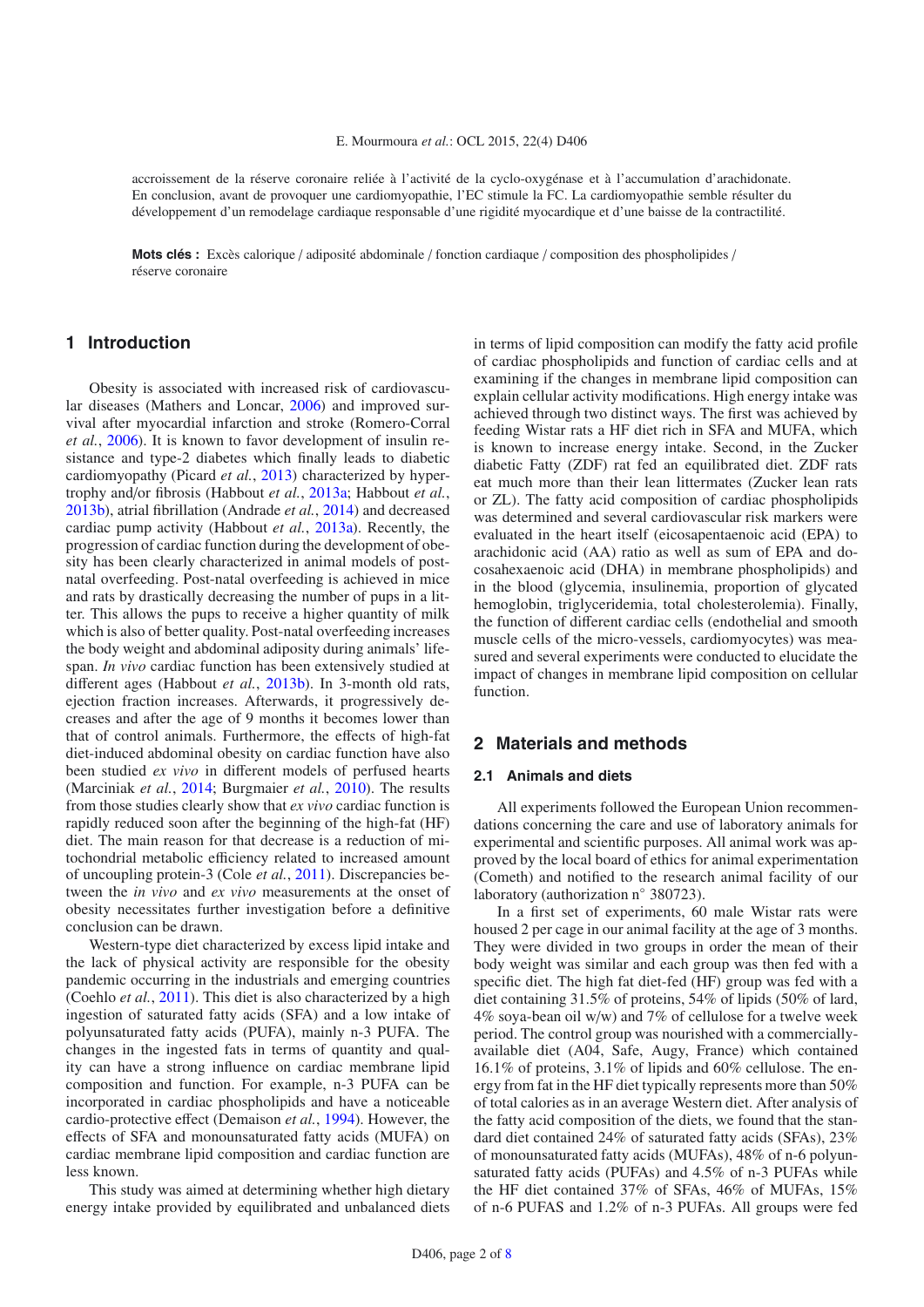*ad libitum* with free access to water. It should be noted that the protein content of the HF diet was 2-fold higher because of the lower food intake (g/day) of these rats due to the high energy density. This allowed a similar daily protein intake in all groups.

In a second set of experiments, 10 Zucker Diabetic Fatty (ZDF) and 10 Zucker lean (ZL) rats were obtained from Charles River (L'Arbresle, France) at 7 weeks of age. They were housed 2 or 3 per cage in our animal facility and fed *ad libitum* with the commercially-available diet for 4 weeks.

On the day of the experiment, the rats were weighed and heparinized (1500 IU/kg) intraperitoneally 30 min before heart collection. Blood samples were collected for further biochemical analysis and their retroperitoneal and mesenteric adipose tissues were weighed for determination of abdominal fat mass.

#### **2.2 In vivo cardiac function study**

After deep anesthesia with sodium pentobarbital (40 mg/kg), the animal throat was dissected in order to isolate the right carotid artery. That artery was clamped at the proximal level in order to stop the blood flow arriving from the heart and a pressure gauge (Millar Instruments Inc., Houston, Texas) related to an amplifier (Gould) was introduced downstream through a small incision in the vessel. The clamp was removed and the gauge was progressively introduced in the aorta and then in the left ventricle cavity. The left ventricle pressure was then monitored after a 10-min period of stabilization. The heart rate, systolic, diastolic, developed pressures, d*P*/d*t* max and d*P*/d*t* min were determined from the recordings.

#### **2.3 Ex vivo cardiac function**

All rats underwent *ex vivo* Langendorff assessment of their cardiac function. For this reason, a rapid thoracotomy was performed and the heart was immediately collected in Krebs-Heinselet solution maintained at 4 °C. It was then rapidly (less than 1 min) perfused according to the Langendorff mode with a Krebs-Heinselet buffer containing (in mM) NaCl 119, MgSO4  $(1.2)$ , KCl 4.8, NaHCO<sub>3</sub> 25, KH<sub>2</sub>PO<sub>4</sub> 1.2, CaCl<sub>2</sub> 1.2 and glucose 11 plus hexanoate 0.5 as energy substrates. The buffer was maintained at 37 °C and continuously oxygenated with carbogen (95%  $O_2/5\%$  CO<sub>2</sub>). A latex balloon connected to a pressure probe was inserted into the left ventricle and filled until the diastolic pressure reached a value of 10 mmHg. This allowed the monitoring of heart rate, systolic, diastolic and left ventricle developed pressure (LVDP) throughout the perfusion protocol. A pressure gauge inserted into the perfusion circuit just upstream the aortic cannula allowed the evaluation of the coronary pressure. Except the ZDF and ZL rats which were allowed to beat at their spontaneous rhythm, the hearts were always electrically paced at a rate of 375 beats/min. When the hearts were electrically paced, cardiac mechanical work was considered to be represented by the LVDP. When they were not paced, it was estimated by the rate pressure product (heart rate  $\times$  LVDP), since the heart rate was different in each perfused organ.

In a first set of experiments, the hearts were perfused at fixed pressure (60 mmHg) and the mechanical function was determined after 30 min. In that model of fixed pressure, the coronary flow slightly but gradually declined and this could impact the oxygen and substrate supply to the myocardium. In order to eliminate that negative influence, we decided to perfuse at fixed coronary flow in a second set of experiments. The coronary flow was determined at the 5th min of perfusion in order the coronary pressure reached a value of 65 mmHg and it was then maintained constant at this value for the 30-min perfusion by means of a peristaltic pump. The temperature of the perfusion fluid was perfectly regulated in order to reach 37 ◦C when the buffer arrived to the heart. This was allowed by pre-calibrating the temperature of the stock buffer solution as a function of the perfusion flow. Furthermore, the heart was immerged in a Krebs-Heinselet solution strictly maintained at 37 ◦C. During the 30 min perfusion, the coronary pressure slightly increased, but the augmentation was minimal (never more than 5 mmHg). The mechanical function of the hearts was evaluated at the end of the 30-min perfusion.

#### **2.4 Ex vivo coronary reactivity**

The coronary reactivity was evaluated in the *ex vivo* situation as previously described (Mourmoura *et al.*, [2013](#page-7-12)). After 30 min of fixed flow perfusion, the coronary flow was maintained constant by means of a peristaltic pump and the coronary pressure was artificially increased for 20 min by infusion of a thromboxane A2 analog (U46619, 30 nM). U46619 infusion was maintained and acetylcholine or sodium nitroprusside was injected at various doses (4, 10, 20, 40, 60, 80 and 100 or 100, 200, 400, 600, 800 and 1000 pmoles) for determination of endothelial-dependent (EDV) or endothelial-independent (EIV) vasodilatations, respectively. The vasodilatation activity of endothelial cells (VAEC) was then calculated from the two curves. In order to simplify the understanding of the results, the EDV and VAEC was presented only when 60 pmoles of acetylcholine were injected. Similarly, EIV was presented only for the nitroprusside dose of 200 pmoles.

The EDV, EIV and VAEC were determined in basal conditions and after pre-treatment of the hearts with indomethacin  $(2.5 \mu M)$ , a cyclooxygenase inhibitor.

#### **2.5 Cardiac mitochondrial oxidative stress**

The ratio between the activities of aconitase and fumarase of the myocardium was calculated as an indicator of mitochondrial reactive oxygen species (ROS) impregnation. Mitochondrial aconitase is sensitive to inactivation by ROS whereas fumarase is not. Aconitase and fumarase activities were evaluated according to Gardner *et al.* [\(1994\)](#page-7-13).

#### **2.6 Fatty acid composition of cardiac phospholipids**

It was determined as previously described (Demaison *et al.*, [1994\)](#page-7-10). The lipids were extracted according to Folch *et al.* [\(1957](#page-7-14)) and the phospholipids were separated from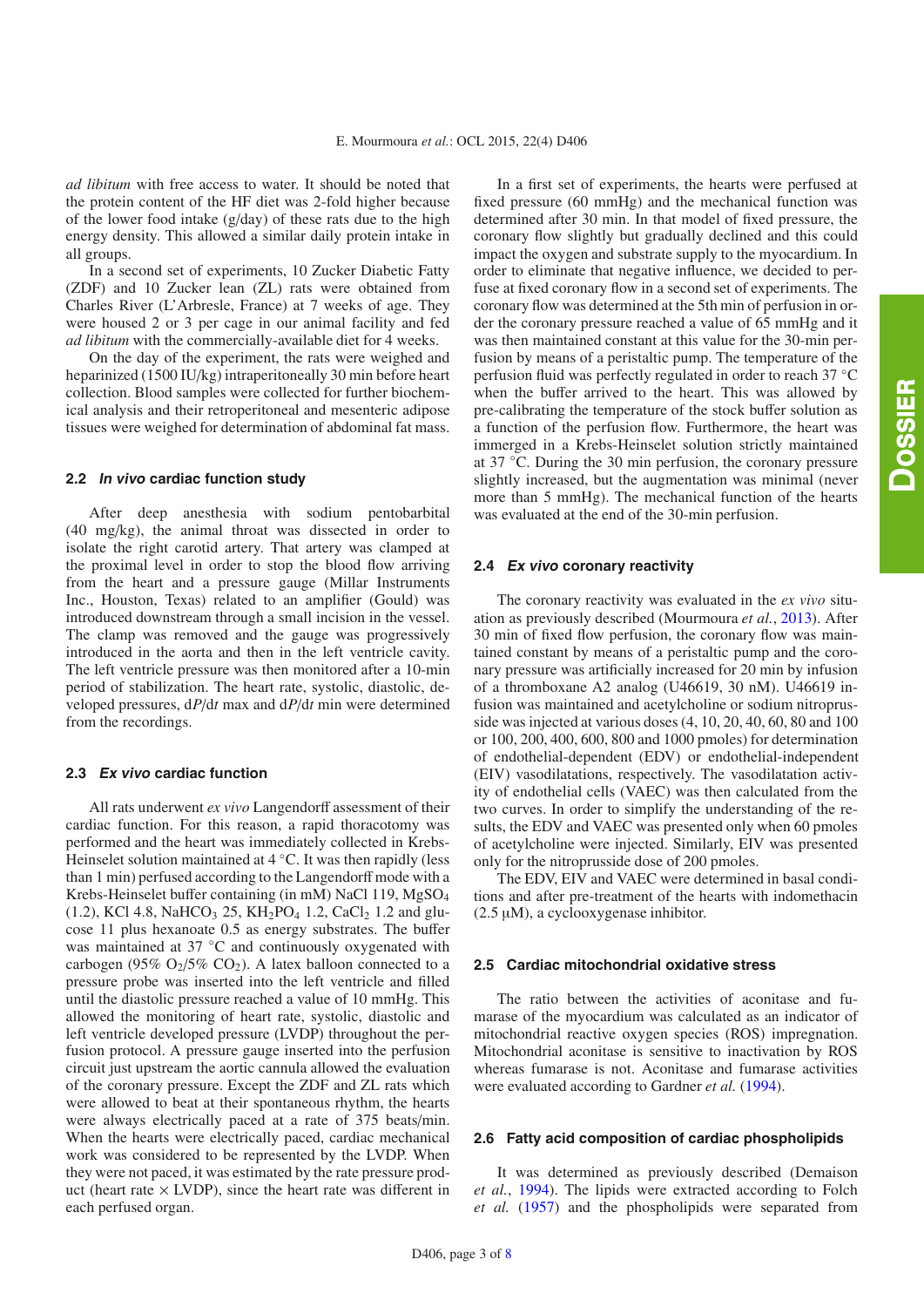<span id="page-3-0"></span>

| Table 1. Morphological and biochemical data. |  |  |  |
|----------------------------------------------|--|--|--|
|----------------------------------------------|--|--|--|

|                                     | Control          | HF                            | ZL.             | <b>ZDF</b>       |
|-------------------------------------|------------------|-------------------------------|-----------------|------------------|
| Energy intake (kcal/day/100 g)      | $14.9 \pm 0.3$   | $16.4 \pm 0.2^*$              | $15.8 \pm 1.2$  | $29.6 \pm 4.0^*$ |
| Body mass $(g)$                     | $438 \pm 7$      | $472 \pm 19$                  | $300 \pm 1$     | $364 \pm 2^*$    |
| Abdominal adiposity $(g/100 g)$ bw) | $2.7 \pm 0.3$    | $4.9 \pm 0.3*$                | $1.3 \pm 0.1$   | $3.9 \pm 0.1*$   |
| Heart weight (mg/100 g bw)          | $186 \pm 6$      | $207 \pm 9$                   | $171 \pm 6$     | $175 \pm 18$     |
| Insulin $(IU/I)$                    | $1.3 \pm 0.1$    | $1.1 \pm 0.2$                 | $1.3 \pm 0.1$   | $4.5 \pm 0.8^*$  |
| OGTT (AUC glucose)                  | $29077 \pm 1048$ | $32298 \pm 1167$ <sup>*</sup> |                 |                  |
| HbAlc $(\%)$                        |                  |                               | $4.1 \pm 0.1$   | $9.2 \pm 0.3^*$  |
| Glycemia (mM)                       | $5.1 \pm 0.3$    | $5.2 \pm 0.1$                 | $6.0 \pm 0.4$   | $24.3 \pm 1.3^*$ |
| Triglyceridemia $(g/l)$             | $1.0 \pm 0.1$    | $1.4 \pm 0.1*$                | $0.9 \pm 0.1$   | $1.8 \pm 0.1*$   |
| Total cholesterolemia (g/l)         | $0.53 \pm 0.01$  | $0.88 \pm 0.06*$              | $0.76 \pm 0.01$ | $1.37 \pm 0.05*$ |

The number of experiments was 10 per group. HF: high fat fed rats; ZL: Zucker lean rats; ZDF: Zucker Diabetic Fatty rats; bw: body weight; OGTT: oral glucose tolerance test; AUC: area under the curve expressed in arbitrary units; HbA1c: glycated hemoglobin; -: missing data; \*: significantly different between HF and control rats or ZL and ZDF animals.

non-phosphorus lipids using a Sep-pack cartridge (Juaneda and Rocquelin, [1985\)](#page-7-15). After transmethylation, the fatty acid methyl esters were separated and analyzed by gas chromatography.

#### **2.7 Other biochemical determinations**

Blood glucose concentrations were determined with a glucose analyzer (ACCU-CHECK Active, Softclix). Plasma insulin was evaluated using a radio-immunoassay kit (ICN Pharmaceuticals, Orangeburg, SC). Plasma triglycerides and cholesterol levels were estimated using kits from Biomérieux (Craponne, France) and Roche (Boulogne-Billancourt, France). Glycated hemoglobin (HbA1c) levels were evaluated with the kit Bayer Healthcare's analyser A1cNow (Romans, France).

#### **2.8 Statistical analysis**

Results are presented as mean  $\pm$  S.E.M. Animal weight, heart dry weight, abdominal adiposity, glycemia, aconitaseto-fumarase ratio, fatty acid composition of cardiac phospholipids, data describing the cardiac mechanical and vascular function were contrasted across the two groups by one-way analysis of variance. Measures related to the action of indomethacin were treated with two-way analysis of variance to test the effects of the diet and that of indomethacin. When required, group means were contrasted with a Fisher's LSD test. A probability (*p*) less than 0.05 was considered significant. Statistical analysis was performed using the NCSS 2007 software.

#### **3 Results**

#### **3.1 General data**

As shown in Table [1,](#page-3-0) the dietary energy intake was increased in the HF group (+10%) compared to the control group. This slightly increased the body weight of the animals (+8%), but the difference was not significant. However, the augmented energy intake strongly increased abdominal adiposity (sum of visceral and perirenal fats, +81%) and tended to augment the heart weight  $(+11\%)$ . The parameters of glucose metabolism (glycemia and insulinemia) were not altered, but the higher circulating lipid content (+40 and +66% for triglyceridemia and total cholesterolemia) contributed to increase glucose intolerance (+11%).

The energy intake was also increased in ZDF animals (+87%), but the pattern of morphological and biochemical parameters were different. Indeed, the body weight of the animals was significantly increased (+21%) partly due to an augmented abdominal adiposity (+200%). However, the heart weight was unaltered. Parameters of glucose metabolism were considerably increased with +305% and +246% augmentations of glycemia and insulinemia. The increase in those parameters clearly indicates the occurrence of glucose intolerance and insulin resistance, although these data were not determined in ZL and ZDF animals. Hyperglycemia was associated with accumulation of glycated hemoglobin (+124%). ZDF animals also displayed increased plasma lipid contents with accumulation of triglycerides (+100%) and total cholesterol (+80%).

#### **3.2 Polyunsaturated fatty acid composition of cardiac phospholipids**

The proportions of polyunsaturated fatty acids of cardiac phospholipids were particularly altered in HF-fed and ZDF rats. Linoleic acid (C18:2 n-6) was decreased by 22% and arachidonic acid (C20:4 n-6) increased by 17% with the HF diet. This was even more pronounced in ZDF rats in which the reduction of linoleic acid reached 52% and increase in arachidonic acid 48%. Those modifications were associated with unchanged proportions of eicosapentaenoic acids. As a consequence, the ratios between eicosapentaenoic and arachidonic acids were unaltered in the HF-diet fed rats and reduced by 41% in ZDF rats, clearly indicating the occurrence of an inflammatory situation in the last animals. Interestingly, the sum of eicosapentaenoic and docosahexaenoic acids (C22:6 n-3) was unaltered in HF-fed rats while it was increased in ZDF rats (+94%), suggesting that those last animals were protected against sudden cardiac death.

When the adequate ratios between specific fatty acids were calculated, we came to the conclusion that high energy intake (HF diet and ZDF rats) stimulated elongases and inhibited Δ5-, Δ6- and Δ9-desaturases.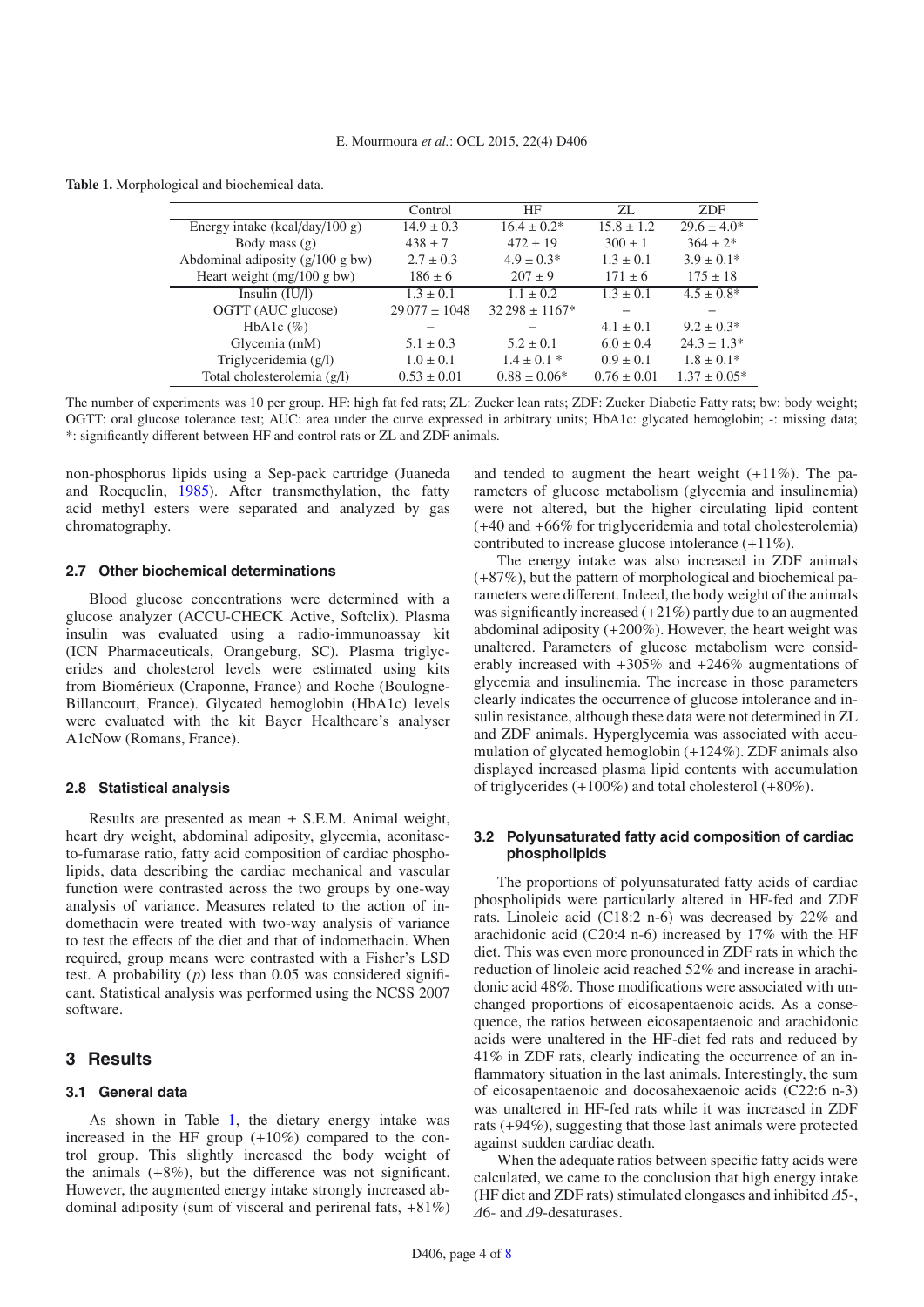**Table 2.** Fatty acid composition of cardiac phospholipids.

|                     | Control         | HF               | ZL              | <b>ZDF</b>       |
|---------------------|-----------------|------------------|-----------------|------------------|
| <b>SFA</b>          | $38.8 \pm 0.2$  | $43.3 \pm 0.9*$  | $35.9 \pm 0.8$  | $44.7 \pm 1.1*$  |
| <b>MUFA</b>         | $8.9 \pm 0.2$   | $7.1 \pm 0.1*$   | $9.8 \pm 0.4$   | $6.2 \pm 0.2^*$  |
| <b>PUFA</b>         | $52.4 \pm 0.1$  | $49.8 \pm 0.8^*$ | $54.2 \pm 0.6$  | $49.1 \pm 1.2^*$ |
| $C18:2 n-6$         | $26.5 \pm 1.3$  | $20.7 \pm 1.0^*$ | $32.9 \pm 1.8$  | $15.7 \pm 2.6^*$ |
| $C20:4n-6$          | $17.0 \pm 0.3$  | $19.9 \pm 0.8^*$ | $16.0 \pm 0.8$  | $23.6 \pm 1.6*$  |
| $C22:4n-6$          | $0.2 \pm 0.1$   | $0.5 \pm 0.1*$   | $0.4 \pm 0.1$   | $0.4 \pm 0.1$    |
| $C22:5n-6$          | $0.2 \pm 0.1$   | $0.5 \pm 0.1*$   | $0.3 \pm 0.1$   | $0.4 \pm 0.1$    |
| n-6 PUFA            | $44.4 \pm 1.0$  | $41.9 \pm 0.3*$  | $50.2 \pm 0.9$  | $41.2 \pm 1.3*$  |
| $C20:5 n-3$         | $0.12 \pm 0.01$ | $0.10 \pm 0.02$  | $0.10 \pm 0.01$ | $0.08 \pm 0.06$  |
| $C22:5 n-3$         | $0.7 \pm 0.1$   | $1.8 \pm 0.1*$   | $0.5 \pm 0.1$   | $1.3 \pm 0.1*$   |
| $C22:6n-3$          | $5.5 \pm 0.2$   | $5.4 \pm 0.4$    | $3.3 \pm 0.4$   | $6.5 \pm 0.5^*$  |
| n-3 PUFA            | $6.4 \pm 0.2$   | $7.1 \pm 0.5$    | $4.0 \pm 0.5$   | $7.9 \pm 0.6*$   |
| $n - 6/n - 3$       | $7.0 \pm 0.1$   | $5.9 \pm 0.4$    | $13.5 \pm 1.7$  | $5.4 \pm 0.5*$   |
| EPA/AA              | $6.8 \pm 0.8$   | $5.0 \pm 1.1$    | $6.1 \pm 0.5$   | $3.6 \pm 0.5*$   |
| EPA+DHA             | $5.7 \pm 0.2$   | $5.5 \pm 0.4$    | $3.4 \pm 0.4$   | $6.6 \pm 0.6*$   |
| C18:0/C16:0         | $1.6 \pm 0.1$   | $2.5 \pm 0.1^*$  | $1.6 \pm 0.1$   | $1.9 \pm 0.1*$   |
| $C18:1n-7/C16:1n-7$ | $10.9 \pm 1.6$  | $22.0 \pm 3.0^*$ | $10.4 \pm 0.5$  | $9.4 \pm 0.5$    |
| C20:2n-6/C18:2n-6   | $3.9 \pm 0.1$   | $10.3 \pm 0.7^*$ | $5.3 \pm 0.7$   | $12.8 \pm 3.2*$  |
| C22:4n-6/C20:4n-6   | $1.4 \pm 0.1$   | $2.4 \pm 0.1*$   | $2.4 \pm 0.1$   | $1.6 \pm 0.1*$   |
| C22:5n-3/C20:5n-3   | $7.2 \pm 1.7$   | $25.4 \pm 5.6^*$ | $5.1 \pm 0.4$   | $15.6 \pm 1.6*$  |
| $C16:1n-7/C16:0$    | $4.0 \pm 0.6$   | $1.2 \pm 0.1*$   | $4.4 \pm 0.1$   | $2.7 \pm 0.1*$   |
| C18:3n-6/C18:2n-6   | $7.8 \pm 0.5$   | $3.7 \pm 0.8$ *  |                 |                  |
| C20:4n-6/C20:3n-6   | $62.7 \pm 5.6$  | $33.4 \pm 2.7^*$ | $41.6 \pm 4.1$  | $25.2 \pm 4.7*$  |

The number of experiments was 10 per group. The EPA to AA ratio must be multiplied by 10<sup>-3</sup>. The C22:4 n-6/20:4 n-6 and C16:1 n-7/C16:0 ratios must be multiplied by 10−2. The C20:2 n-6/C18:2 n-6 and C18:3 n-6/C18:2 n-6 ratios must be multiplied by 10−<sup>3</sup> and 10−4, respectively. HF: high fat fed rats; ZL: Zucker lean rats; ZDF: Zucker Diabetic Fatty rats; SFA: sum of saturated fatty acids; MUFA sum of monounsaturated fatty acids; PUFA: sum of polyunsaturated fatty acids; n-6/n-3: n-6/n-3 PUFA ratio; EPA: eicosapentaenoic acid or C20:5 n-3, AA: arachidonic acid or C20:4 n-6; DHA: docosahexaeboic acid or C22:6 n-3; -: missing data; \*: significantly different between HF and control rats or ZL and ZDF animals.

**Table 3.** *In vivo* cardiac function in control and HF-fed rats.

|                                    | Control         | НF              |
|------------------------------------|-----------------|-----------------|
| Heart rate (beats/min)             | $367 \pm 7$     | $381 \pm 14$    |
| $LVDP$ (mmHg)                      | $108 \pm 4$     | $135 \pm 10^*$  |
| $dP/dt$ max (mmHg/s)               | $3504 \pm 232$  | $4354 \pm 359*$ |
| $dP/dt$ min (mmHg/s)               | $-3558 \pm 138$ | $-4189 \pm 338$ |
| Aconitase to fumarase ratio $(\%)$ | $47.9 \pm 1.4$  | $52.4 + 2.5$    |

The number of experiments was 10 per group. HF: high fat; LVDP: left ventricle developed pressure; d*P*/d*t* max describes the speed of contraction; d*P*/d*t* min describes the speed of relaxation. \*: significantly different.

#### **3.3 Ex vivo coronary reactivity**

EDV was determined in the hearts of control and HFfed rats in basal conditions or after pre-treatment with indomethacin, a cyclooxygenase inhibitor (Fig. [1\)](#page-5-0). Upon basal conditions, the HF diet strongly increased EDV (+41%). This was due to slight and non-significant increases in both ECVA and EIV (+33 and +20%, respectively). Pre-treatment with indomethacin significantly reduced EDV in the HF group (−47%) and deleted the differences between the two dietary groups. This was mainly explained by a reduction of EIV  $(-41\%)$ .

#### **3.4 In vivo cardiac function**

Cardiac mechanical function was determined by introducing a pressure probe in the left ventricle. The heart rate was not altered by the HF diet, but the left ventricle developed pressure (LVDP) was significantly increased (+25%). This was rather due to augmentation of the  $dP/dt$   $( +24\%)$  than to improvement of the dP/dt min (+18% in absolute value). The HF diet-induced stimulation of cardiac mechanical activity was observed despite the aconitase to fumarase ratio which is inversely related to the mitochondrial oxidative stress was not affected by the diet.

#### **3.5 Ex vivo cardiac function**

As shown in Figure [2C](#page-5-1), cardiac mechanical function was evaluated in ZDF rats and their lean littermates in a situation when the perfusion pressure was fixed. It was also monitored in HF-fed vs. control rats in two situations: when the hearts were perfused at fixed pressure (Fig. [2A](#page-5-1)) and when they were perfused at fixed coronary flow (Fig. [2E](#page-5-1)).

When the hearts were perfused at fixed pressure, the HF diet triggered a significant decrease in the mechanical work (−34%). This was associated with a drop of the ratio between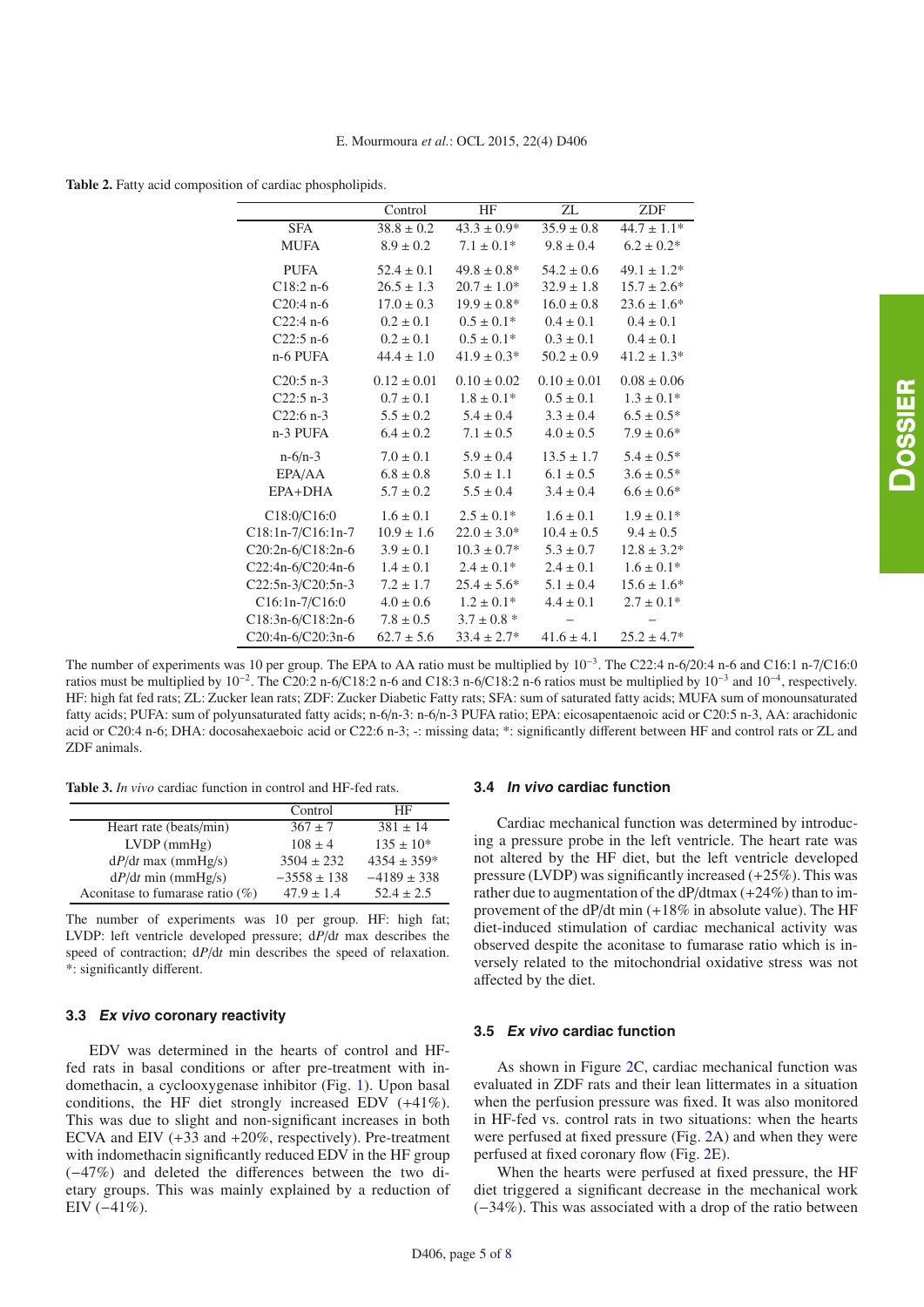

<span id="page-5-0"></span>**Fig. 1.** Effects of the high fat (HF) diet on the endothelial-dependent vasodilatation (panel A) reflecting the integrative function of endothelial and smooth muscle cells, endothelial cell vasodilatation activity (panel B) and smooth muscle cell relaxation (panel C). The number of experiments was 10 per group. a, b, c: means with different letters on a same panel are signicantly different.

aconitase and fumarase activities (−42%, Fig. [2B](#page-5-1)). Similar results were obtained in the non-paced ZDF rats compared to their lean littermates. Indeed, the mechanical work was reduced by 36% and the aconitase to fumarase ratio by 40%. The situation was very different when the HF hearts were perfused at fixed coronary flow, since the mitochondrial oxidative stress was not increased and the cardiac mechanical work only tended to be decreased (−20%, not significant).

# **4 Discussion**

This study was aimed at determining whether high dietary energy intake through equilibrated and unbalanced diets in terms of lipid composition modify the fatty acid profile of cardiac phospholipids and function of various cardiac cells and at examining if the changes in membrane lipid composition can explain the modifications of cellular activity.

#### **4.1 Markers of cardiac health**

High energy intake both in the Wistar rat fed the HF diet and in the overfed ZDF animal triggered a decrease in linoleate and an increase in arachidonate proportions. This phenomenon was even more pronounced in the ZDF rat although that animal ate an equilibrated chow. This clearly indicates that the observed changes in n-6 PUFA composition were not due to the



<span id="page-5-1"></span>**Fig. 2.** Effects of high energy intake on the *ex vivo* cardiac mechanical function of hearts from Zucker Diabetic Fatty (ZDL) rats and their lean littermate (ZL, panel C) as well as high-fat (HF) diet fed rats and control animals perfused at fixed pressure (panel A) and at fixed coronary flow (panel E). The corresponding aconitase to fumarase ratio which is inversely proportional to the mitochondrial oxidative stress is located on the same line for each situation (panels B, D and F). The number of experiments was 10 per group. \*: significantly different vs. control or ZL.

fatty acid content of the diet but rather to the amount of calories ingested. The results can be explained by a stimulation of elongases and inhibition of desaturases, which could contribute to the upholding of membrane integrity and fluidity. In contrast to the n-6 PUFA, the n-3 PUFA proportions of cardiac phospholipids were related to the dietary lipid composition. Indeed, the HF diet-fed rats eating a diet rich in SFA and MUFA and low in PUFA displayed unchanged proportions of total n-3 PUFA in cardiac phospholipids compared with the control animals. In contrast, the ZDF animals overfed the equilibrated chow had a higher percentage of n-3 PUFA in cardiac membranes (+98%). Those differences affected the EPA to AA ratio of cardiac phospholipids leading to different inflammatory states (Rupp *et al.*, [2004\)](#page-7-16). In ZDF rats, this ratio was decreased by hyperphagy (−41%), whereas it was unchanged in HF-fed rats. Interestingly, the sum of EPA and DHA whose decrease reflect the propensity to develop cardiac death (Rupp *et al.*, [2004](#page-7-16)) was increased in the ZDF group (+94%) whereas it was maintained in the HF group (−4%). The alterations of EPA/AA ratios and EPA + DHA sums suggest that cardiac health was maintained in HF-fed rats (no inflammation and no risk of cardiac death). This clearly supports the new concept indicating that dietary saturated fatty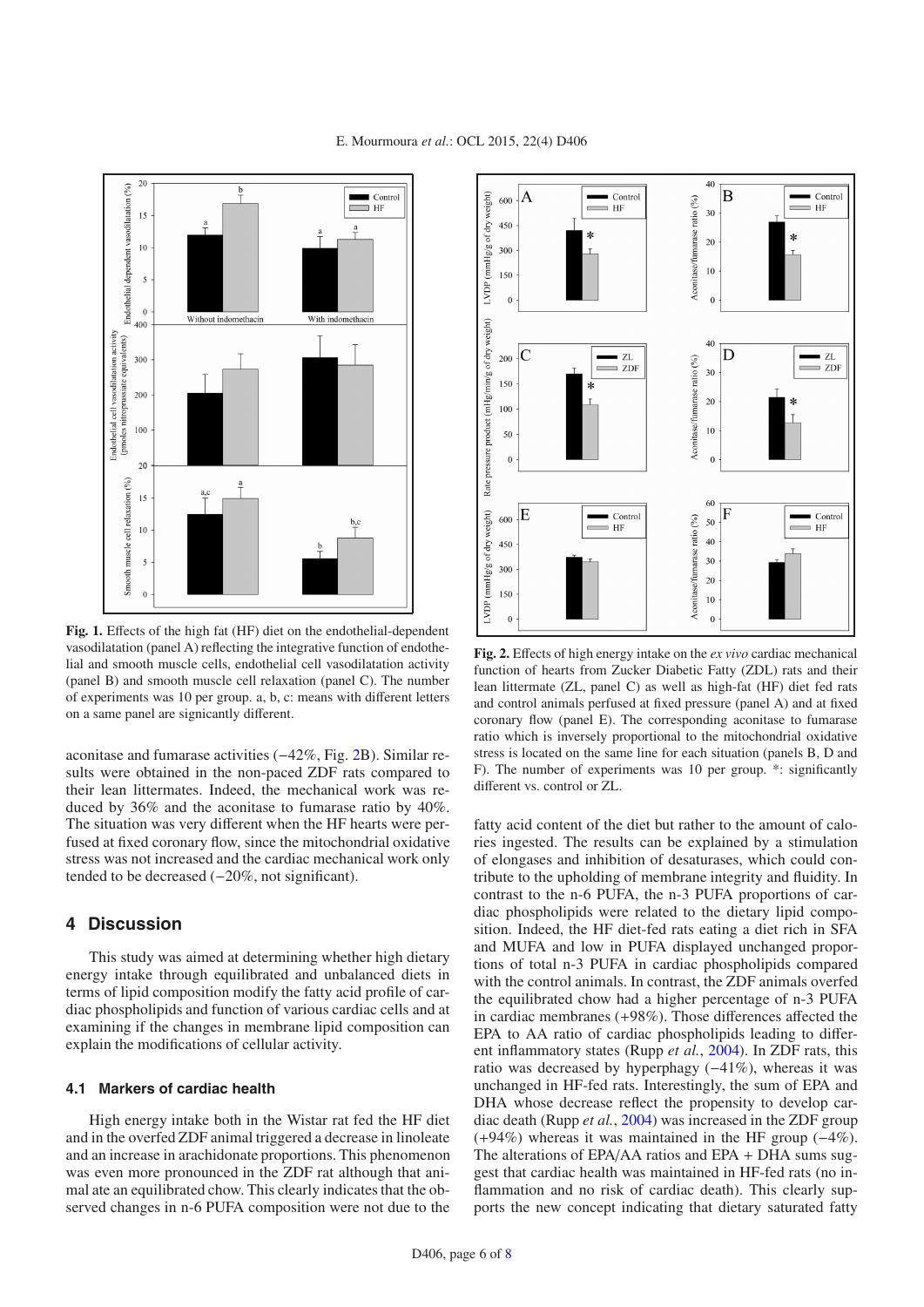acids are neutral concerning cardiovascular risk (Chowdhury *et al.*, [2014\)](#page-7-17). In ZDF animals, the lower EPA/AA ratio suggests development of an inflammatory process whereas the increased EPA + DHA sum indicates a lower propensity to display sudden cardiac death. These antagonistic results could favor atherosclerosis while being cardio-protective at the same time. This could explain the increased occurrence of infarction and augmented survival in obese individuals (Mathers and Loncar, [2006;](#page-7-0) Romero-Corral *et al.*, [2006\)](#page-7-1).

The ampler changes observed in ZDF rats compared to HF-fed rats are in agreement with the changes in plasma markers of cardiovascular health reported in the two types of overfed animals. Indeed, cholesterolemia and triglyceridemia were increased in both animal types, more in ZDF than in HF-fed rats, but hyperglycemia with increased HbA1c was noticed only in ZDF animals. ZDF rats could thus be more prone to cardiac diseases. However, the high amount of n-3 PUFA ingested by these animals could play a crucial role in maintaining a healthy myocardial environment.

#### **4.2 In vivo cardiac function and coronary reactivity**

Cardiac function in the *in vivo* situation was increased by the HF diet. This effect must be supported by an adaptation at the level of oxygen and substrate supplies arriving to the myocardium. We thus determined the coronary reactivity in HF-fed rats. The endothelium-dependent vasodilation was significantly enhanced in those animals, indicating that the capacity to augment the coronary flow was higher. This was due to a better function of endothelial and smooth muscle cells, but vasodilatation activity of endothelial cells was enhanced at a greater degree than the relaxation capacities of the smooth muscle cells.

In order to further understand the mechanism involved in that effect on the coronary micro-vessels, we investigated the effect of pre-treatment with indomethacin, a cyclooxygenase inhibitor. Interestingly, the increased endothelial-dependent vasodilatation observed in the HF group was totally suppressed with the pre-treatment. PUFA, mainly AA and EPA, are the substrates of cyclooxygenase. Their utilization leads to the formation of series-2 and series-3 prostanoids. Changing the PUFA composition of cardiac phospholipids is known to alter prostanoid production (Abayasekara and Wathes, [1999](#page-7-18)). Cyclooxygenase inhibition with indomethacin contributes to suppress prostanoid production, particularly PGI2 when AA proportion is high in cardiac phospholipids. PGI2 is a vasodilation agent which relaxes smooth muscle cells. Suppression of its production could thus prevent smooth muscle cells relaxation. In our study, we indeed observed that indomethacin reduced the relaxation of smooth muscle cells. The phenomenon contributed to erase the difference of endothelial-dependent vasodilatation induced by the HF diet. It is thus likely that the increased AA proportion in cardiac membrane of HF-fed rats facilitated PGI2 production, increased the relaxation of smooth muscle cells and ameliorated the endothelial-dependent vasodilatation. This effect supported the increased mechanical function observed *in vivo*, since higher supplies of oxygen and substrates are necessary to achieve this goal. However, it does not explain why the hearts of HF-fed rats displayed *in vivo*

higher mechanical function. In order to know whether this increased cardiac function was due to the heart itself related to the increased AA proportion in membrane lipids or to environmental factors, we evaluated the cardiac function in the *ex vivo* situation.

#### **4.3 Ex vivo cardiac function**

Two Langendorff models were used to measure *ex vivo* cardiac function. They differed in their perfusion mode. The first model was a model of perfusion at fixed pressure, using the height of the perfusion column as a constant pressure regulator. This model is commonly used in cardiology. It allows a good monitoring of the cardiac function, but the coronary flow slightly and constantly decreases during the perfusion that may be related to perfusion fluid-related development of cellular edema. This can influence cardiac function. In our experiment, we noticed that *ex vivo* cardiac function of HF-fed rats was significantly lower than that of control animals, which strongly contrast with the *in vivo* situation. This was also true for ZDF rats compared to ZL animals. The measurement of the mitochondrial oxidative stress in that situation indicated a strong HF- and ZDF-induced increase in that parameter. This probably reduced Krebs cycle activity through inhibition of aconitase, decreased energy production and negatively affected inotropy (Mourmoura *et al.*, [2013\)](#page-7-12). We thus decided to utilize a second perfusion model in which the coronary flow was determined soon after the beginning of perfusion and maintained constant throughout it by means of a peristaltic pump. In that model, the perfusion temperature was strictly maintained at 37 ◦C during all the perfusion procedure. Under these perfusion conditions, the mitochondrial oxidative stress was similar in HF-fed and control rats resembling the *in vivo* situation. The *ex vivo* mechanical function was also decreased, but the magnitude of the reduction was lower than that measured with the fixed pressure perfusion and the difference was not significant.

Our results indicate that the increased cardiac function measured in HF-fed rats was not due to the heart itself, but rather to changes in environmental factors. Obesity is known to stimulate the adrenergic system (van Baak, [2001\)](#page-7-19), which increases the delivery of catecholamines in the blood stream. These hormones exert a positive inotropic action on the heart which was facilitated by the AA-related increase in coronary reserve. The HF-induced increase in *in vivo* cardiac mechanical function was thus not due to the augmentation of AA proportion of cardiac phospholipids.

#### **4.4 Evolution of cardiac function during increased energy intake**

If stimulation of adrenergic system explains the increased inotropy at the early phase of obesity, it is not able to clarify the progressive cardiomyopathy occurring with prolonged obesity. In our experiment, cardiac dry weight normalized to animal growth (tibia length) tended to be increased by the HF diet (+11%). This suggests that fibrosis and/or hypertrophy progressively occurred (Habbout *et al.*, [2013b\)](#page-7-4). HF diet is known to augment circulating angiotensin 2 which, once linked to its receptors, increase the expression of TGF $\beta$ -1